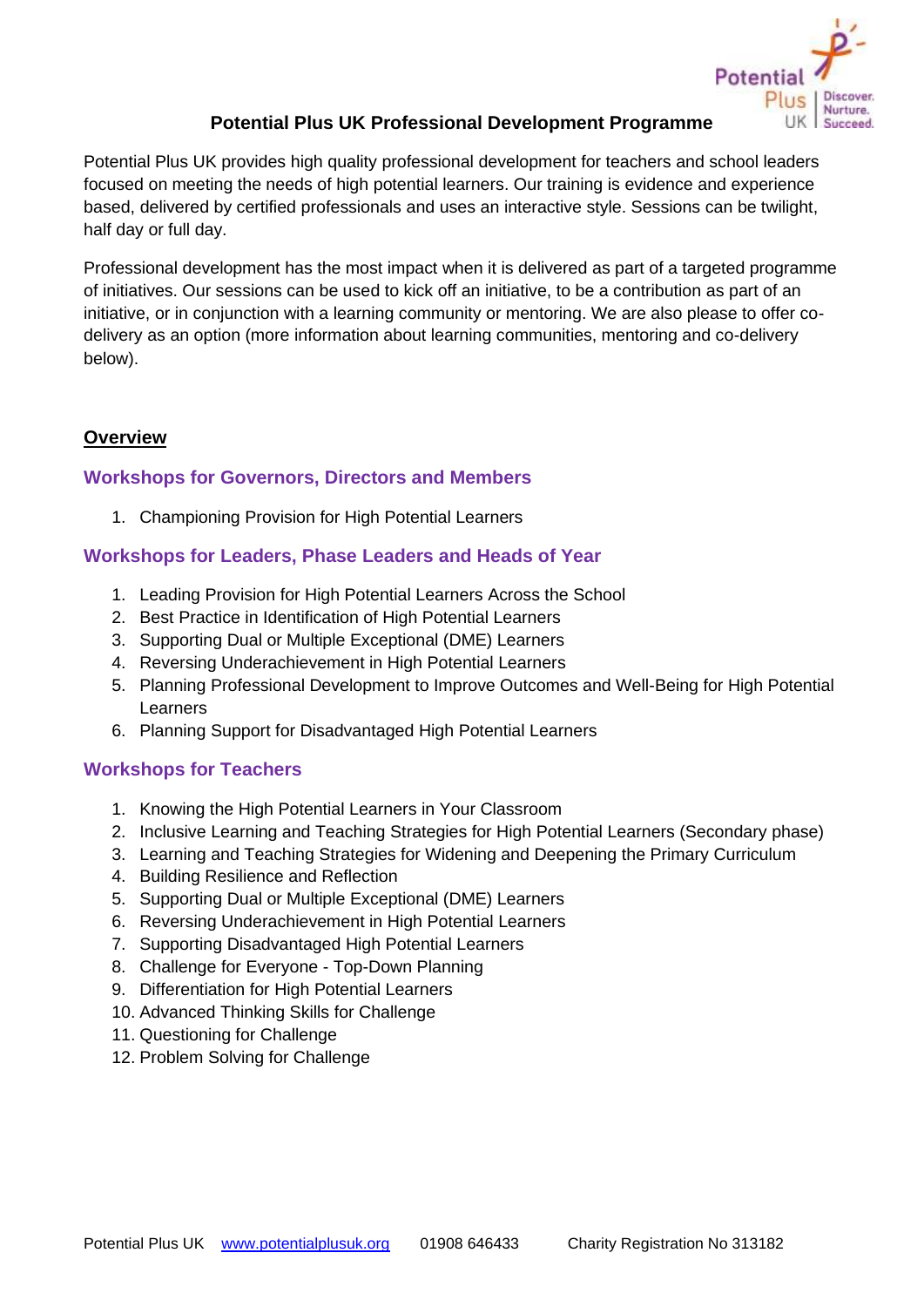## **Workshop for Governors, Directors and Members**

#### **1. Championing Provision for High Potential Learners**

- Includes:
	- $\circ$  The governor's role in supporting high learning potential
	- o What the school should be doing
	- o How to monitor progress
	- Twilight to half-day session

#### **Workshops for School Leaders, Phase Leaders and Heads of Year**

- **1. Leading Provision for High Potential Learners Across the School**
- Includes:
	- o Inclusive ethos
	- o Policy and identification
	- o Professional development
	- o Sharing information
	- o Collaboration with parents and other external parties
	- o Monitoring and evaluation
- One- to two-day session

#### **2. Best Practice in Identification of High Potential Learners**

- Includes:
	- o Developing a rationale
	- o Terminology and language
	- o Sources of evidence for identification
	- o Using activities in the classroom to help identify great thinking
	- o Identifying underachieving/disadvantaged high potential
- Half-day to full-day session

#### **3. Supporting Dual or Multiple Exceptional Learners**

- Includes:
	- o What Dual or Multiple Exceptionality is
	- o Best practice strategy for supporting dual or multiple exceptional learners
	- o Provision for dual or multiple exceptional learners in the classroom
		- Sensory
		- Executive functioning
		- Attention
		- **■** Behaviour
		- Writing
- Half-day workshop

#### **4. Reversing Underachievement in High Potential Learners**

- Includes:
	- o Why high potential learners may underachieve
	- o The 5 kinds of support high potential learners need
	- o How to ensure high potential learners are understood by staff
	- o Making learning meaningful and purposeful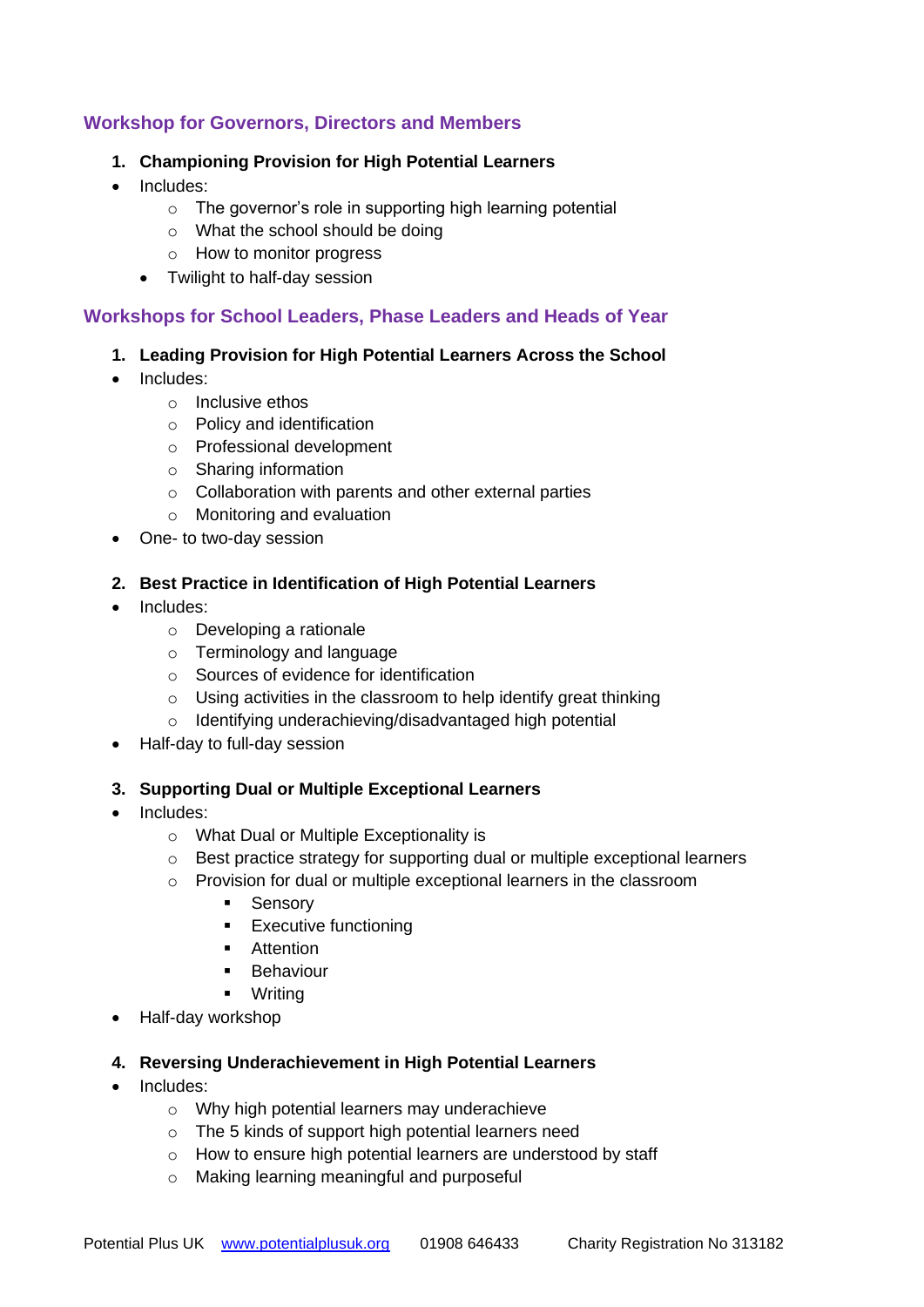- o Providing challenge in the classroom
- o Encouraging risk-taking and reflection
- o Establishing a social context in which high potential learners can thrive
- Half-day to one-day workshop
- **5. Planning Professional Development to Improve Outcomes and Well-Being for High Potential Learners**
- Includes:
	- o Characteristics and needs of high potential learners
	- o Audit of professional development
	- o What makes good professional development
	- o The different types of professional development
	- o Planning professional development
	- o A trial professional development session
- Half-day workshop

#### **6. Planning Support for Disadvantaged High Potential Learners**

- Includes:
	- o Identifying disadvantaged high potential learners
	- $\circ$  What the evidence says about support for disadvantaged high potential learners
	- $\circ$  How to ensure disadvantaged high potential learners are recognised and understood by staff
	- o The right kinds of support for disadvantaged high potential learners
	- o Raising aspirations of disadvantaged high potential learners
- Half-day workshop

## **Workshops for Teachers**

- **1. Knowing the High Potential Learners in Your Classroom**
	- Includes:
		- o Inclusive identification of high potential learners
		- o Sources of evidence you can use, appropriate for age and phase
		- $\circ$  How to structure activities to allow students to demonstrate their abilities
		- o Research-based information about education needs of this group
		- o How to support their social and emotional needs
	- Twilight to half-day session
- **2. Inclusive Learning and Teaching Strategies for High Potential Learners (Secondary phase)**
	- Includes:
		- o Why high potential learners needs support
		- o Evidence about how high potential learners think differently
		- o The Significant Seven framework for provision why are they significant?
		- o How the Significant Seven can be put into practice
		- o Example activities to take away
	- Twilight to half-day session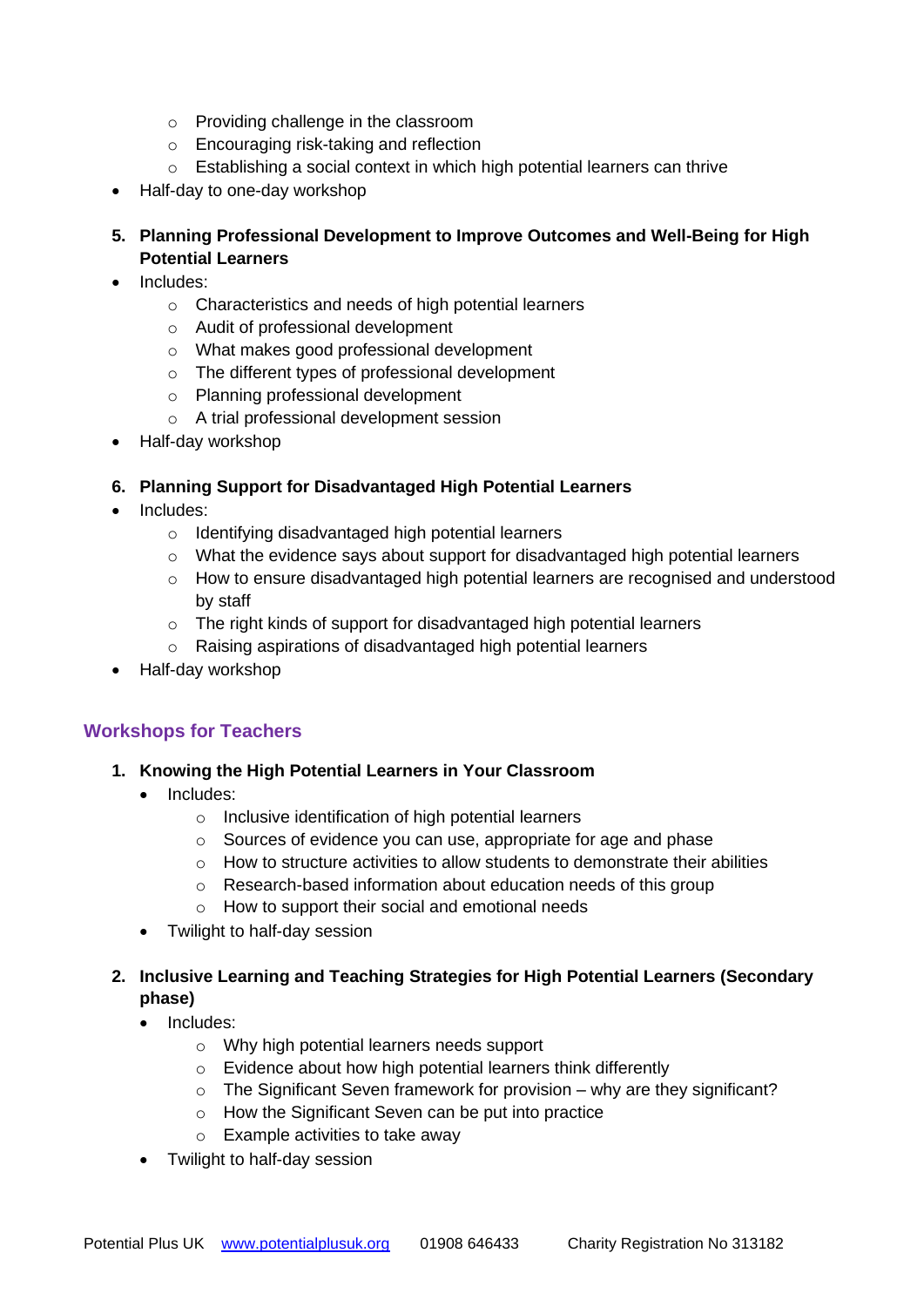## **3. Learning and Teaching Strategies for Widening and Deepening the Primary Curriculum**

- Includes:
	- $\circ$  What the evidence says about the learning needs of this group of pupils
	- $\circ$  The Significant Seven framework for provision why are they significant?
	- o Putting the Significant Seven into practice in
		- Reading
		- Writing
		- Maths
		- Foundation subjects
	- o Example activities to take away
- Twilight to half-day session

## **4. Building Resilience and Reflection**

- Includes:
	- o The importance of resilience and reflection for achievement
	- o Mindsets and why they matter
	- o Classroom strategies to build resilience
	- o Giving feedback to encourage risk-taking
	- o How reflection develops
	- o Activities to take away
- Twilight to half-day session

## **5. Supporting Dual or Multiple Exceptional (DME) Learners**

- Includes:
	- o What Dual or Multiple Exceptionality is
	- o Best practice strategy for supporting dual or multiple exceptional learners
	- o Supporting dual or multiple exceptional learners in the classroom
		- **■** Sensory
		- Executive functioning
		- Attention
		- **■** Behaviour
		- Writing
- Twilight to half-day workshop

## **6. Reversing Underachievement in High Potential Learners**

- Includes:
	- o Why high potential learners may underachieve
	- o The 5 kinds of support high potential learners need
	- o How to ensure high potential learners are understood by staff
	- o Making learning meaningful and purposeful
	- o Providing challenge in the classroom and encouraging risk-taking
	- o Promoting self-understanding and reflection
	- o Establishing a social context in which high potential learners can thrive
- Twilight to half-day workshop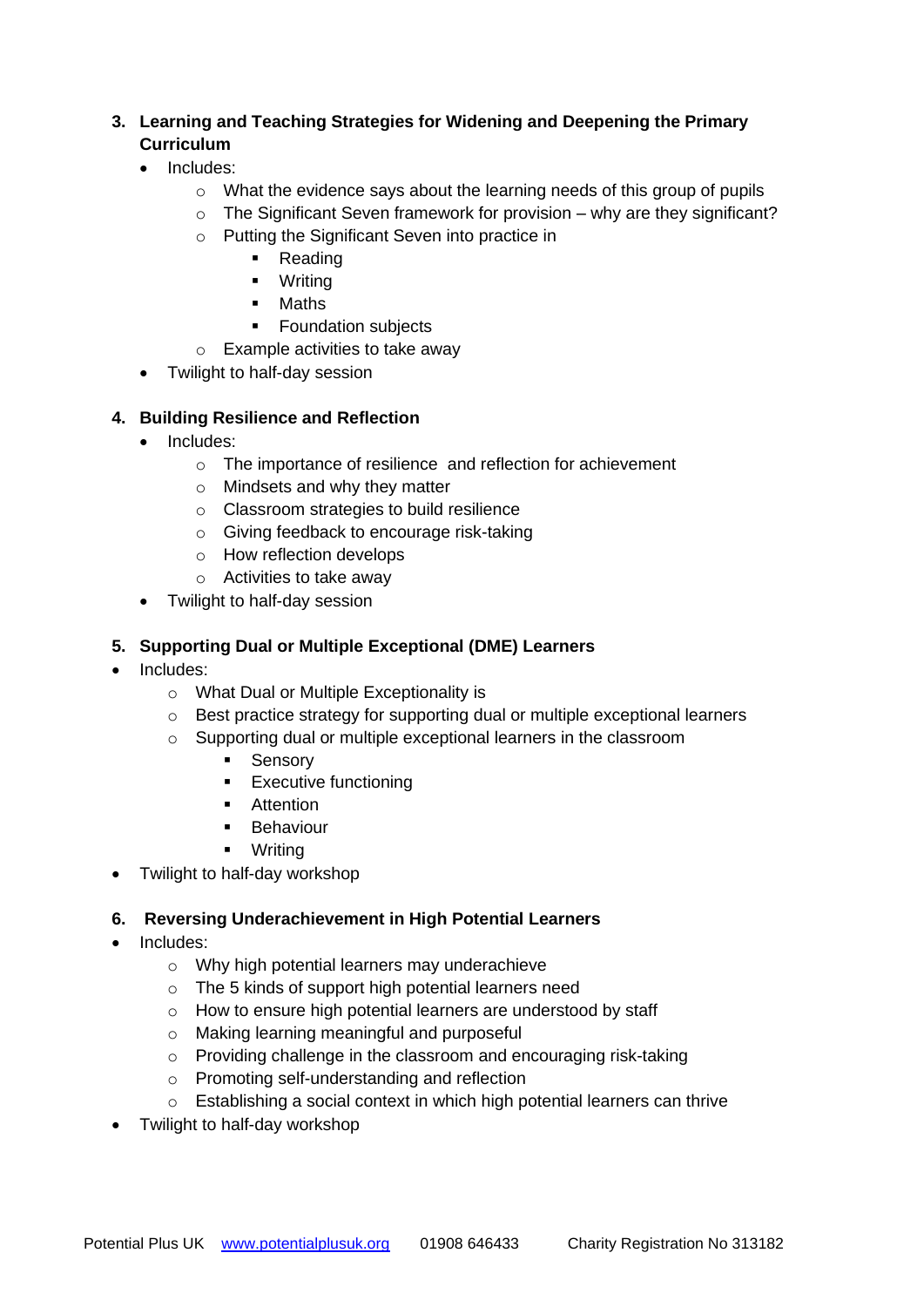## **7. Supporting Disadvantaged High Potential Learners**

- Includes:
	- o Identification of disadvantaged high potential learners
	- $\circ$  Adapting activities to support disadvantaged high potential learners
	- $\circ$  Designing activities to make sure they are accessible to disadvantaged high potential learners

 $\circ$  How to help raise the aspirations of disadvantaged high potential learners Twilight to half-day session

## **8. Challenge for Everyone - Top-Down Planning**

- Includes:
	- o How to make learning challenging for everyone
	- o Divergent and critical thinking
	- o Summarising and prioritising
	- o Planning an inclusive challenging lesson
- Twilight to half-day session

## **9. Differentiation for High Potential Learners**

- Includes:
	- o The challenge that high potential learners need in the classroom
	- $\circ$  Explore common classroom strategies and adapt them to better meet needs
	- o Trial sample classroom activities to take away
	- o Design own differentiated classroom activities
- Twilight to half-day session

## **10. Advanced Thinking Skills for Challenge**

- Includes:
	- o What critical thinking, creative thinking and curiosity are
	- o Why they are important
	- o How they develop in children
	- o Activities to develop advanced things in the classroom
- Twilight to half-day session

## **11. Questioning for Challenge**

- Includes:
	- o How effective teachers use questioning
	- o Questioning to engage and promote thinking
	- o Convergent and divergent thinking questions
	- o Questioning to promote curiosity
	- o Classroom questioning strategies
	- o Incorporating questions into planning
- Twilight to half-day session

## **12. Problem Solving for Challenge**

- Includes:
	- o How does problem solving challenge learners
	- o How problem solving develops in children